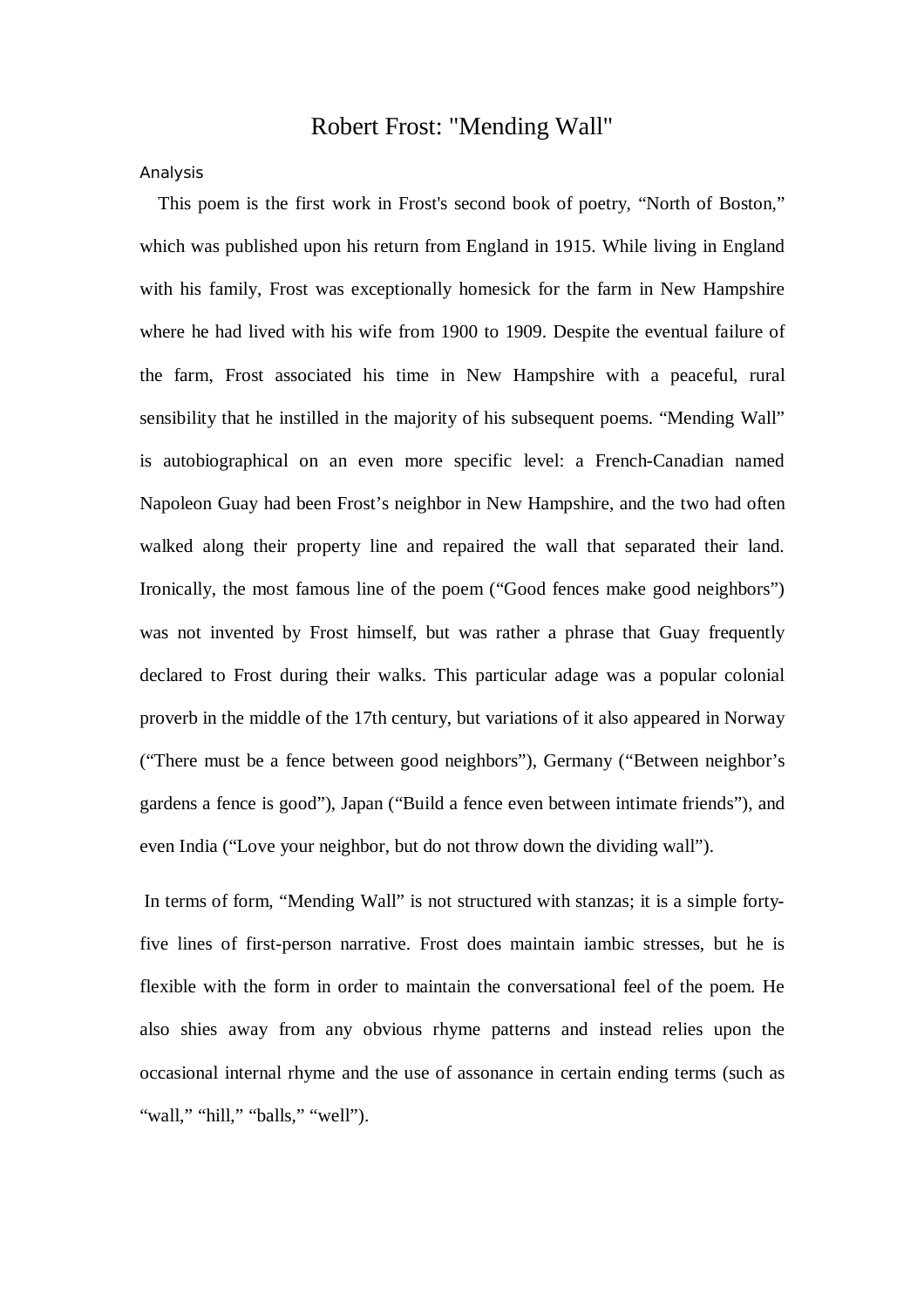In the poem itself, Frost creates two distinct characters who have different ideas about what exactly makes a person a good neighbor. The narrator deplores his neighbor's preoccupation with repairing the wall; he views it as old-fashioned and even archaic. After all, he quips, his apples are not going to invade the property of his neighbor's pinecones. Moreover, within a land of such of such freedom and discovery, the narrator asks, are such borders necessary to maintain relationships between people? Despite the narrator's skeptical view of the wall, the neighbor maintains his seemingly "old-fashioned" mentality, responding to each of the narrator's disgruntled questions and rationalizations with nothing more than the adage: "Good fences make good neighbors."

As the narrator points out, the very act of mending the wall seems to be in opposition to nature. Every year, stones are dislodged and gaps suddenly appear, all without explanation. Every year, the two neighbors fill the gaps and replace the fallen boulders, only to have parts of the wall fall over again in the coming months. It seems as if nature is attempting to destroy the barriers that man has created on the land, even as man continues to repair the barriers, simply out of habit and tradition.

Ironically, while the narrator seems to begrudge the annual repairing of the wall, Frost subtley points out that the narrator is actually more active than the neighbor. It is the narrator who selects the day for mending and informs his neighbor across the property. Moreover, the narrator himself walks along the wall at other points during the year in order to repair the damage that has been done by local hunters. Despite his skeptical attitude, it seems that the narrator is even more tied to the tradition of wallmending than his neighbor. Perhaps his skeptical questions and quips can then be read as an attempt to justify his own behavior to himself. While he chooses to present himself as a modern man, far beyond old-fashioned traditions, the narrator is really no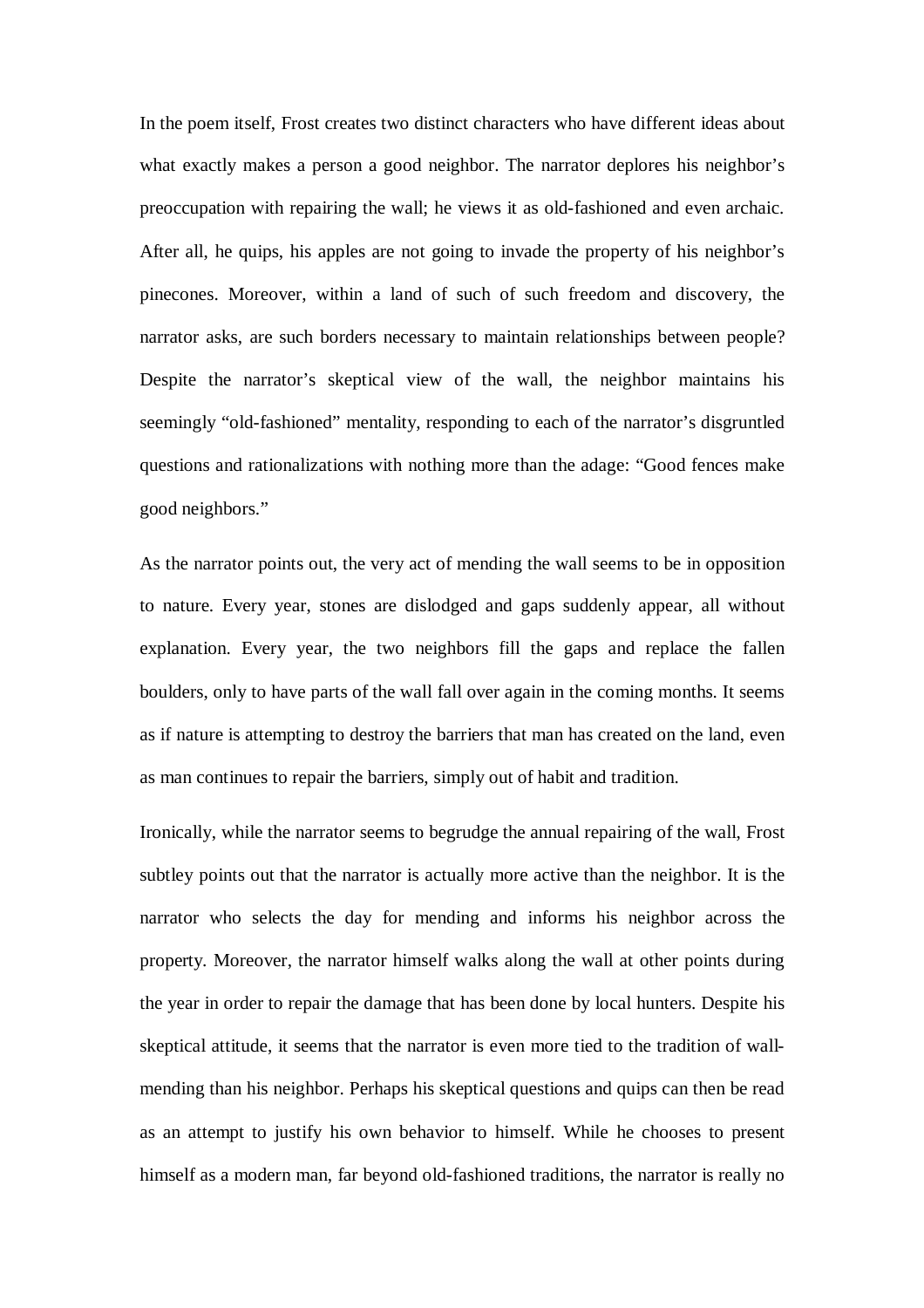different from his neighbor: he too clings to the concept of property and division, of ownership and individuality.

Ultimately, the presence of the wall between the properties does ensure a quality relationship between the two neighbors. By maintaining the division between the properties, the narrator and his neighbor are able to maintain their individuality and personal identity as farmers: one of apple trees, and one of pine trees. Moreover, the annual act of mending the wall also provides an opportunity for the two men to interact and communicate with each other, an event that might not otherwise occur in an isolated rural environment. The act of meeting to repair the wall allows the two men to develop their relationship and the overall community far more than if each maintained their isolation on separate properties.

## *NOTE BY Katherine Kearns*

It is arguable that the self-righteous speaker of "Mending Wall" is himself obsessively committed to wall building, far more intractably and instinctively committed than his cliché-bound neighbor. While the speaker of "Mending Wall" justifiably castigates his unthinking neighbor and is himself far more aware of the powers of language for good and for ill, he is nonetheless caught up, ironically perhaps, in the same actual task, wall building, which will have the same results and look no different from his neighbor's contribution despite the narrative he brings to it. There are several possibilities for irony here, depending on the level of Frost's self-awareness. Wall imagery pervades his poetry, as a conscious poetic image and as a psychological marker of control and limitation.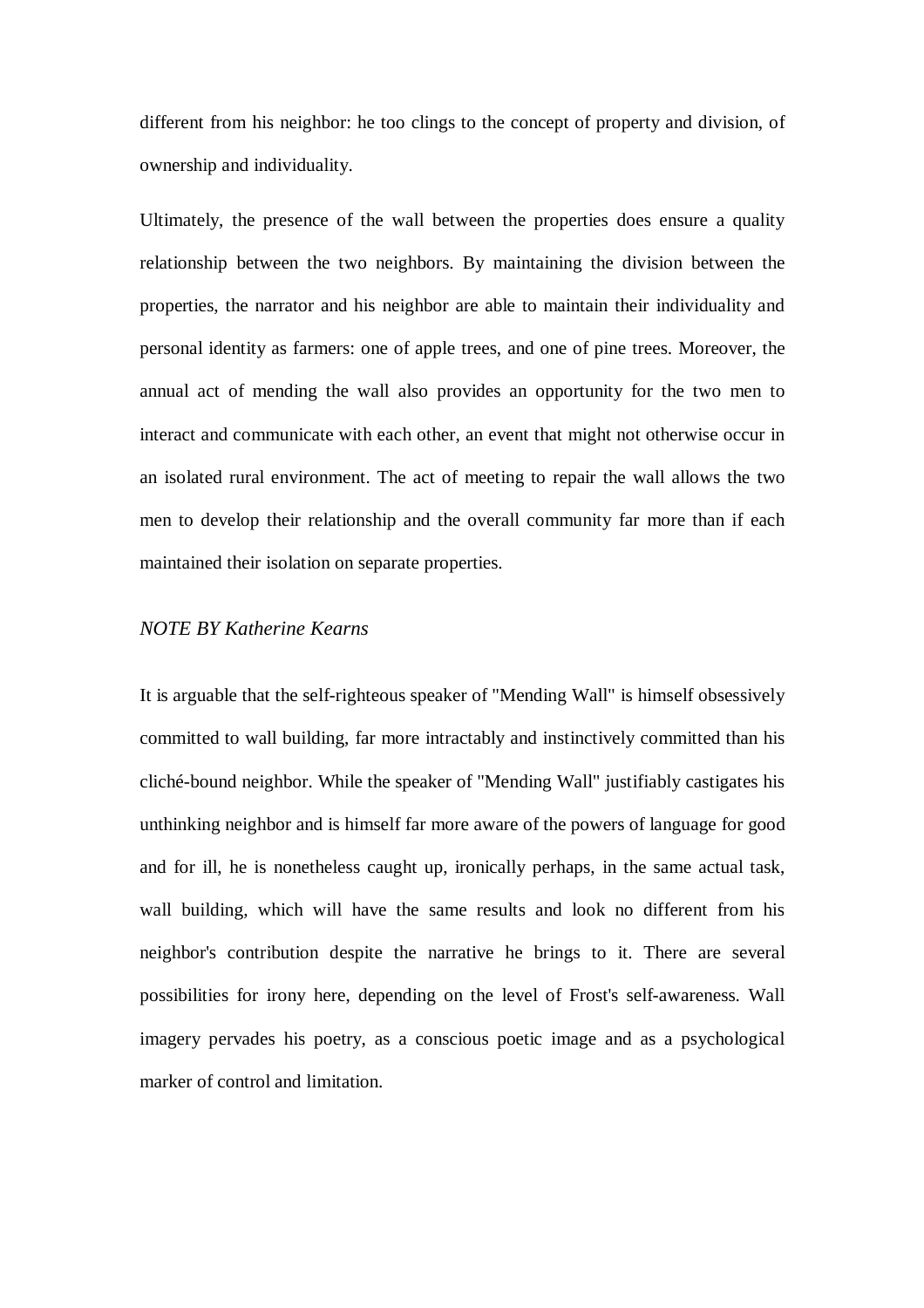That the speaker is the one who calls the neighbor to mend the wall is vitally important, then, but it is not clear that Frost meant for the speaker to be ironically perceived as a hypocrite. The simple explanation, that the speaker acts out of a sense of inevitability, knowing his neighbor's habits, seems hardly enough given the contextual symbolism of the wall in Frost's poetry; the psychological explanation attendant upon this version might suggest that Frost's conscious intent was subverted by his own unconscious need for walls. So while Frost might not mean the speaker to be self-parodic, the reader might judge that there is an ironic discrepancy between what is said and what is meant, both by the speaker and by the poet. On a deeper level even than this is the possibility that Frost was aware of, had taken account of and justified, his own need for barriers. One does, after all, need something against which to push. In this case, the poem might be completely ironic, for while both men are engaged in the same task, each brings a different narrative to it, the one limited to a thoughtless cliché, the other enriched philosophically. It could be that Frost is illustrating what it means to move from delight to wisdom: the road less traveled may not look any different, but it is made different by the inner progress of the traveler. The one wall becomes, in this reading, two walls, the speaker's wall a philosophically differentiated structure, the neighbor's wall a mere landmark of past cliché s.

*From Robert Frost and a Poetics of Appetite. Copyright 1994 by Cambridge University Press. Reprinted by permission of the author.*

## Monarch Notes:

By the end of the poem [the wall] has become a symbol, and the two farmers have turned into allegorical figures representing opposing views of freedom and confinement, reason and rigidity of mind, tolerance and violence, civilization and